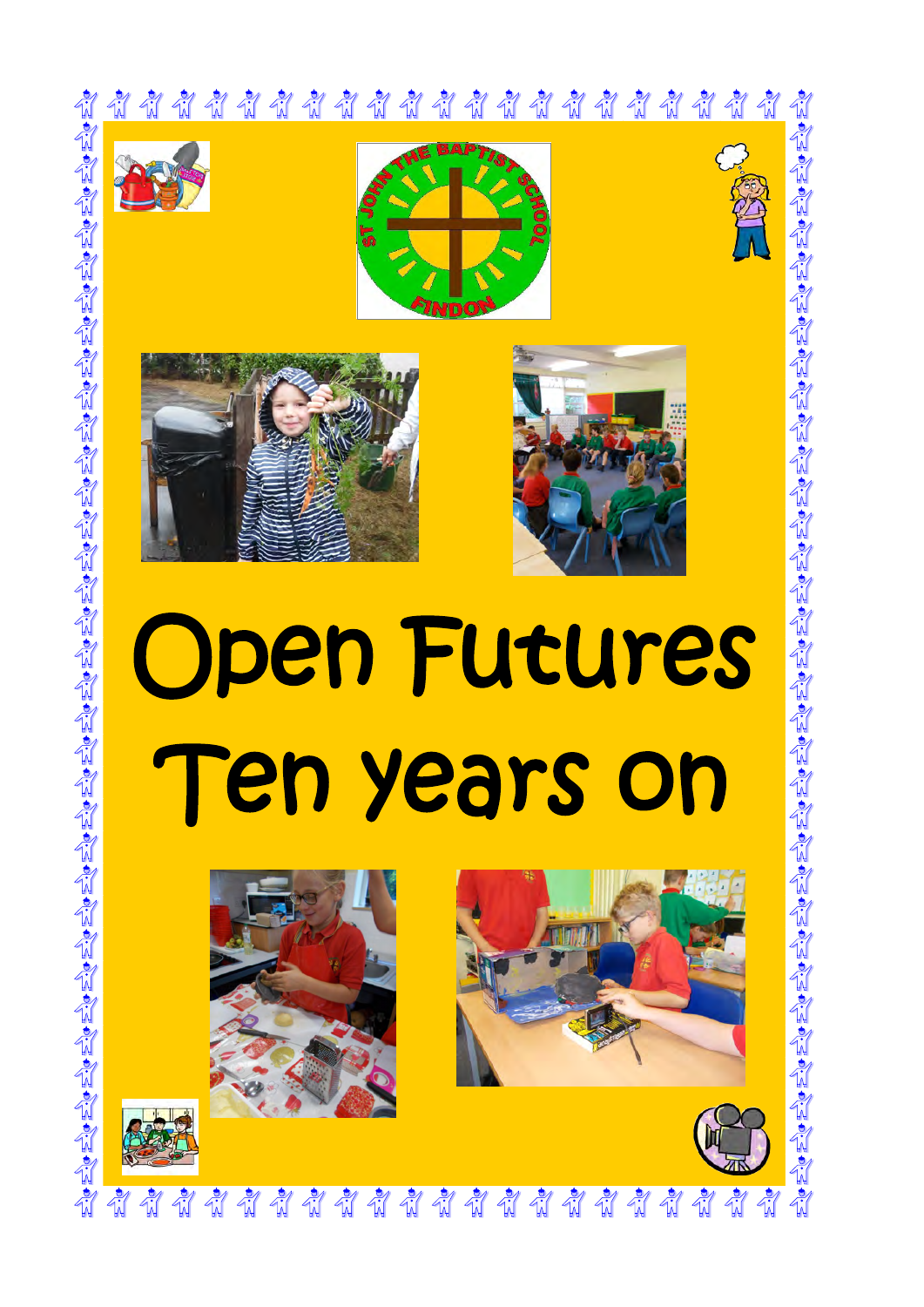$\frac{8}{10}$ 

**What is Open Futures?** 





Open Futures has been part of our school learning and curriculum for the past ten years. It is used as a skills and enquiry based curriculum where learning focuses on encouraging children to 'learn through doing'. This is developed through four strands: grow it, cook it, film it and ask it. It has been developed to help children discover and develop practical skills, personal interests and values which will contribute to their education and help to enhance their adult lives. All four strands are planned through current topics being taught and their learning is linked to areas of the National Curriculum.





All children are involved in the four Open futures stands. In KS1 all children have a designated day each week where they take part in each strand on a rotational basis. In KS2 all the children have one afternoon a week designated to the Open futures strands on a rotational basis and a whole class cooks in groups during the day. They have a skills assessment sheet that they fill in at

the beginning of a project to assess what they already can do and what they would like to work on during the project. At the end of the project they self-assess to see what they have learnt. Throughout Open Futures work children are consistently working together thus promoting team work, collaboration and social skills so vital for their Future lives and employability.



 $\frac{1}{2}$  $\frac{8}{10}$ n  $\frac{8}{10}$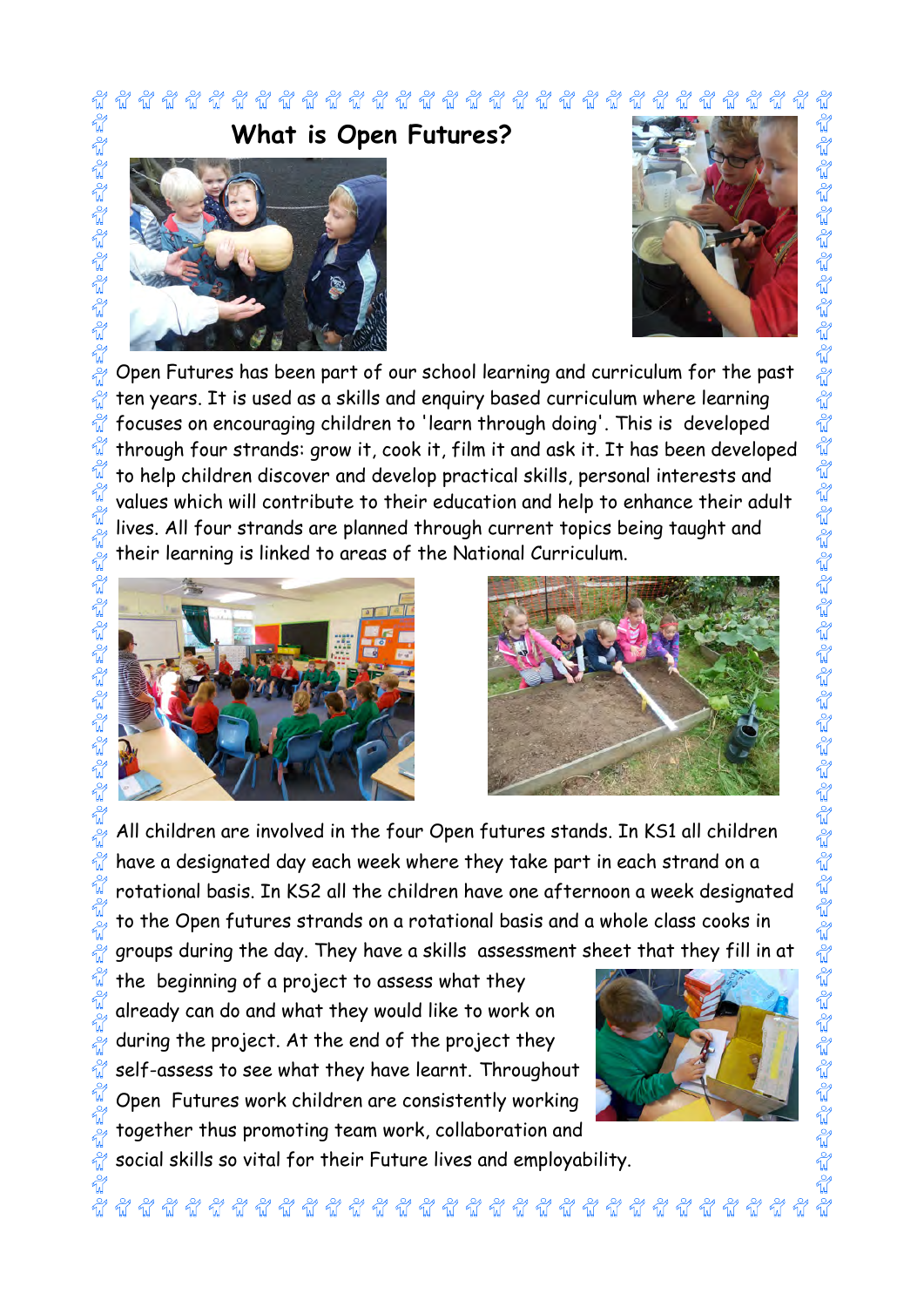## $\frac{8}{10}$ **Grow it!**

On our school grounds we have a vegetable and fruit garden, designed and planted by the children. In KS1, children are responsible for planting, watering, weeding and feeding. They really enjoy the opportunity to work in the garden and are delighted to see the growth of a fruit or vegetable from seeds they have planted. Fruit



and vegetables are used in taste testing and in our cooking lessons. Children learn about seasonal fruit and vegetables and crop rotation. The planning is linked to science objectives in the National Curriculum. Children in K.S.1 learn to name and identify a variety of common plants, about a plants structure, how plants grow and their needs, the different habitats plants grow in. In KS2, children plan and develop garden projects using skills they learnt in key stage one. They have developed a pond area and Science learning garden. The school plays a role in helping the children to recycle resources effectively using a water butt and compost bins. Through Grow It the children learn National Curriculum objectives through science topics such as plants, soils, life cycles and ecosystems. Parents and members of the local community come in and help with our gardening lessons.

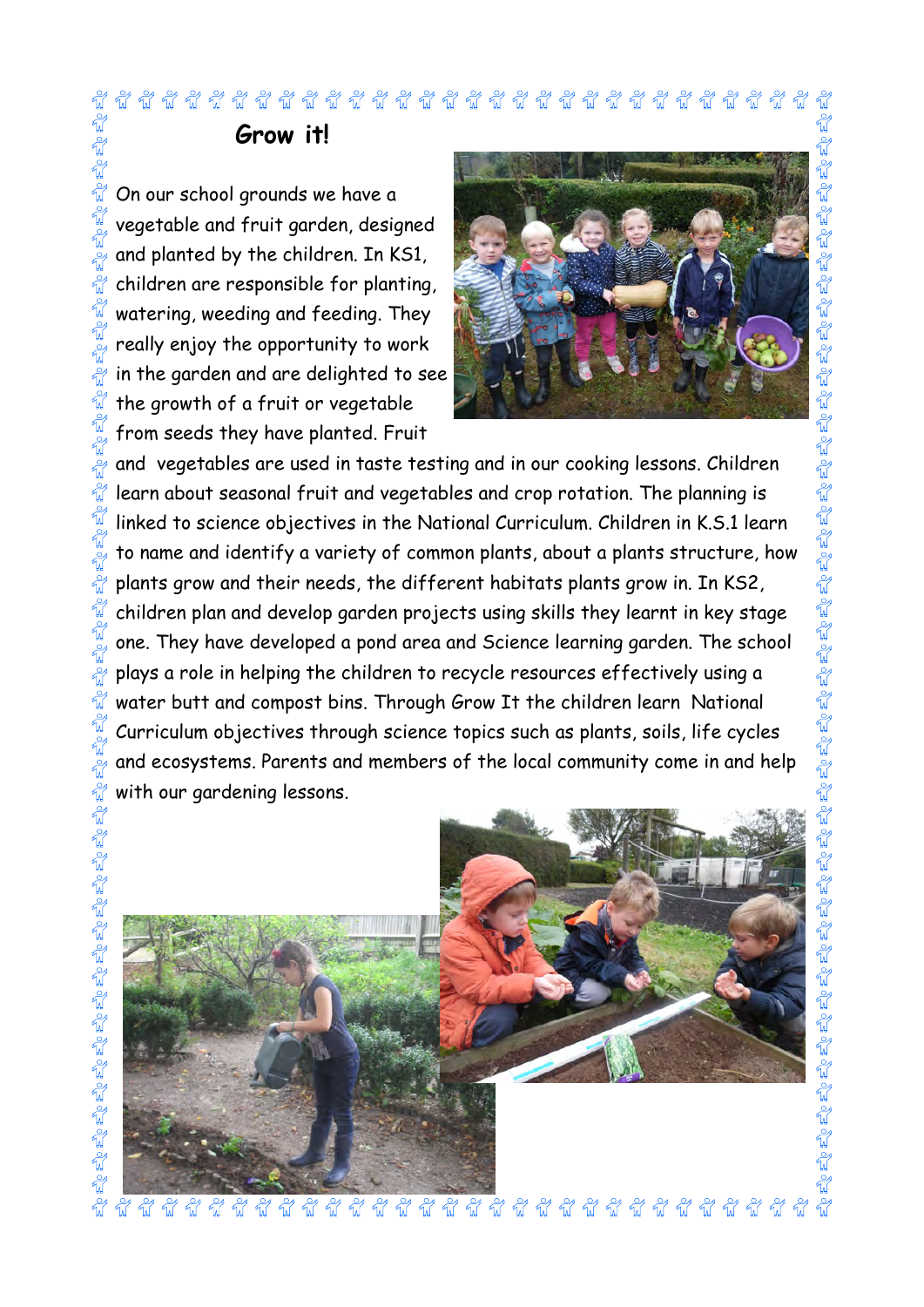

## Cook it!

In our school, we have a designated room for cooking lessons to take place. The children use the produce from the garden to cook a variety of healthy recipes. When cooking we aim to introduce the children to new foods, new cooking skills and to get the children discussing the food. In

addition they are continually taste testing and discussing the produce we have grown. The children work in 'Working with others' groups, this allows the children to work with different children each time which enables them to learn from each other. In KS1 the children are placed in mixed aged groups allowing the older children to teach the younger children skills they have previously learnt. The children in Ash and Willow have class diaries in which they record their involvement in gardening and cooking. In line with the school's healthy approach to nutrition the Governors have a whole school food policy. The school also has a health and safety policy which is followed when we are cooking and using food. The planning is linked to the D.T cooking objectives and science health and nutrition objectives from the National Curriculum 2014. Parents currently come in to help during the cooking lessons. Each term the children in year three hold a 'Come dine with me' day. The children use seasonal produce from the garden to cook a lunch time meal for members of staff, governors or members of the local community linked to the school. The children also attend

the meal which helps develop their social skills and meet people linked to our school. They cook a two-course meal which is usually linked to seasonal events. The children write invitations and menus which support their English writing objectives.



 $\frac{8}{10}$ 

ชื

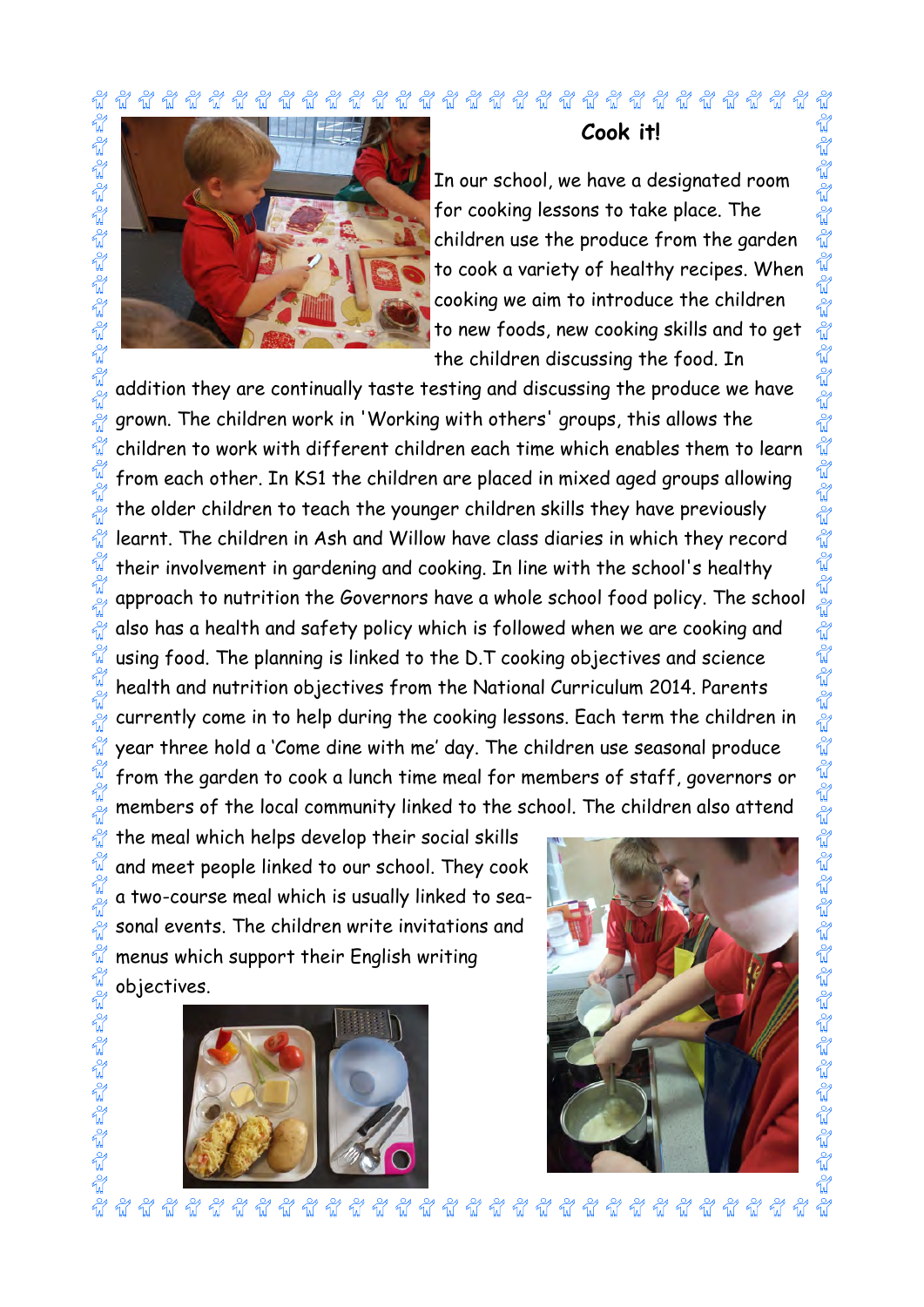



 In KS1 the children keep a class record by filming and taking photographs of the gardening and cooking. They also have a film project involving planning and filming a healthy sandwich recipe. In KS2 the children use the cameras and tablets to photograph and film a variety of projects linking to the learning they are doing. We support the children with editing and adding special effects. The children particularly enjoy the animation films that they plan and film. Filming develops children's ability to both research, edit and analyse their own work.

Films need to be concise and develops children's editing skills. Before filming they have to identify the focus of the film and its key features. This enhances their ability to research and present their findings. The children evaluate the films and skills they have





learnt. These skills cross over into other subjects such as English (Editing) and Science (Evaluation).

 $\frac{8}{10}$  $\frac{1}{2}$  $\frac{1}{2}$  $\frac{1}{2}$  $\frac{d}{d}$  $\frac{8}{10}$  $\frac{8}{10}$  $\frac{8}{10}$ **of it is a fill**  $\frac{8}{10}$  $\frac{1}{2}$ m  $\frac{8}{10}$ ๚